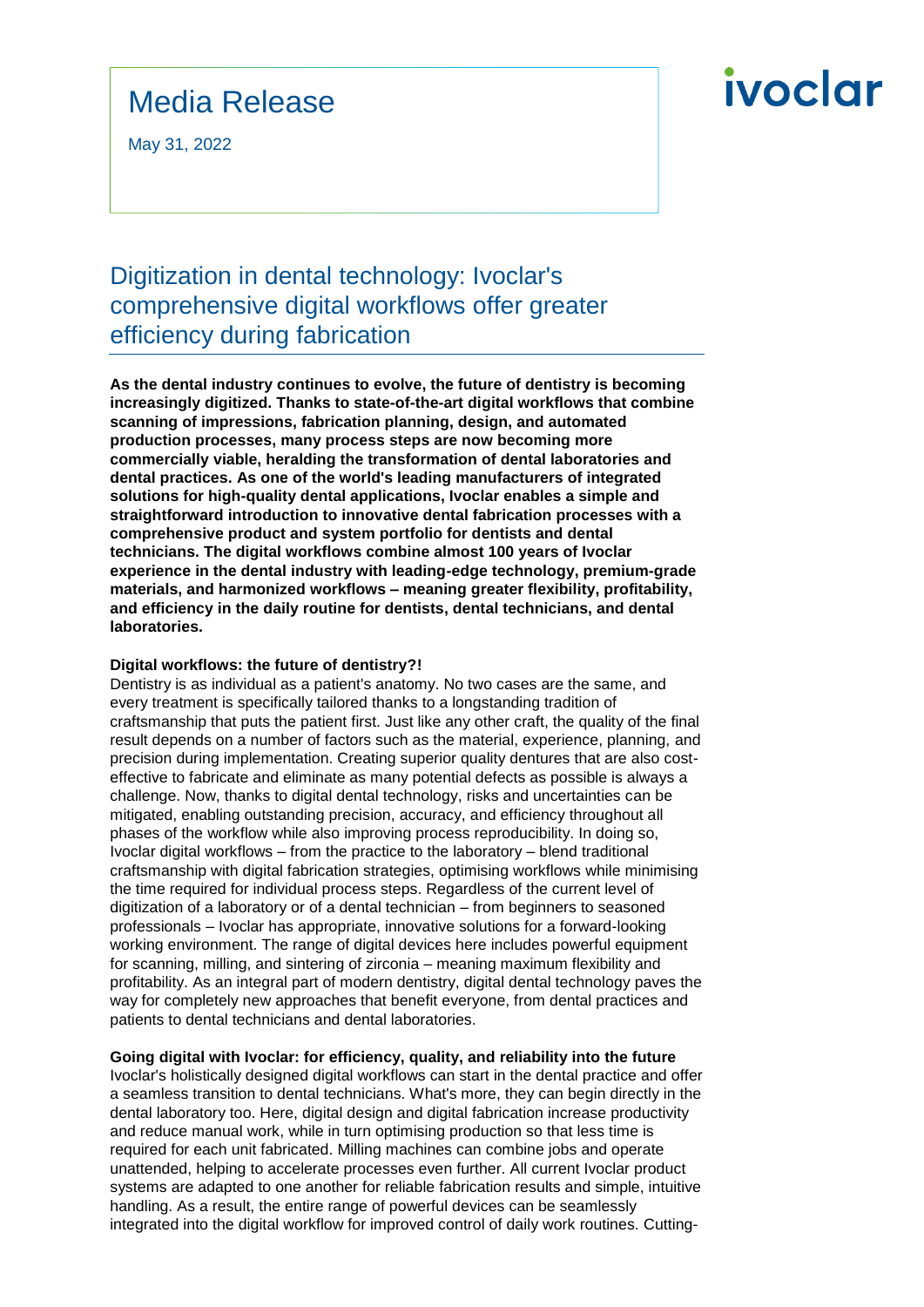# ivoclar

edge equipment for scanning, milling, and sintering of zirconia are available for a wide variety of applications. Regardless of whether you are just about to launch digital fabrication processes or you have already established digital workflows – Ivoclar offers the right equipment and appropriate service for dental technicians and dental laboratories

#### **Working hand in hand: digital thinking and digital fabrication**

The consolidation of workflows in the dental practice and in dental technology continues apace. Some dental practices already use digital impressions, while others still send conventional impressions to the laboratory where they can then be scanned using the laboratory scanner. That's why modern dental laboratories now offer maximum flexibility and the relevant solutions to provide optimum support for the various application scenarios.

With **PrograScan PS5 and PS3**, Ivoclar provides powerful, reliable partners for scanning in the laboratory. These devices are intuitive to operate, feature high precision and scanning speed, and deliver reliable scanning results to significantly accelerate the workflow. The connected exocad DentalCAD software also makes scanning simple. Impression scanning is fully automated using a third axis with the digital model shown in colour. Both laboratory scanners, PrograScan PS5 and PS3, are optimally integrated into the Ivoclar digital workflow. All process components such as technology, software, and materials ensure high process reliability, which saves time and ensures highly esthetic results.

With the **PrograMill series**, Ivoclar offers a variety of CAD/CAM milling machines, each with its own strengths. PrograMill PM5 and PM3 are the two midfielders you can rely on in the milling machine team. The 5-axis milling machine **PrograMill PM7** is the outstanding striker in the team, setting new standards in digital fabrication of restorations in the dental laboratory. Suitable for a wide variety of indications, a diverse range of materials can be processed in both wet and dry mode. Moreover, fully automatic material management in combination with an intuitive user interface delivers reliably reproducible results. With **PrograMill DRY**, the Ivoclar squad also includes the ideal player for professional fabrication of zirconia restorations. This compact 5-axis dry milling machine fabricates zirconia crowns and bridges quickly and precisely, and with Ivotion, even complete digital dentures are possible using just a single disc. Thanks to its compact design, PrograMill DRY impresses with flexibility, enabling space-saving integration in any laboratory.

The **Programat S2** is the state-of-the-art expert for a precision fit when sintering. This compact furnace can sinter frameworks or full-contour zirconia restorations at temperatures of up to 1600 °C. And thanks to integration in the Ivoclar workflow, the Programat S2 not only facilitates a seamless process, it ensures superior end-to-end quality too. The ergonomic design of the Programat S2 includes a large colour touch display for fast and intuitive operation. This furnace ensures reliable and precise sintering in record time.

The innovative Ivoclar workflows are also sure to shape digitization of the dental industry and drive it forward. Looking to the future, digital workflows from Ivoclar will continue to optimize processes in dental laboratories and dental practices – when it comes to efficiency, quality, profitability, and esthetics too. After all, the company aims to continue to establish itself as a digital pioneer going forward, with new, innovative products and services. What's more, to make it as easy as possible for customers to get started in the digital world of Ivoclar products, the company offers extensive consultation, detailed guidelines, step-by-step instructions, white papers, webinars, further training, discussions with experts, and much more besides.

More information on the digital workflows and digital solutions from Ivoclar is available at: [www.ivoclar.com/en\\_li/digital-equipment](http://www.ivoclar.com/en_li/digital-equipment)